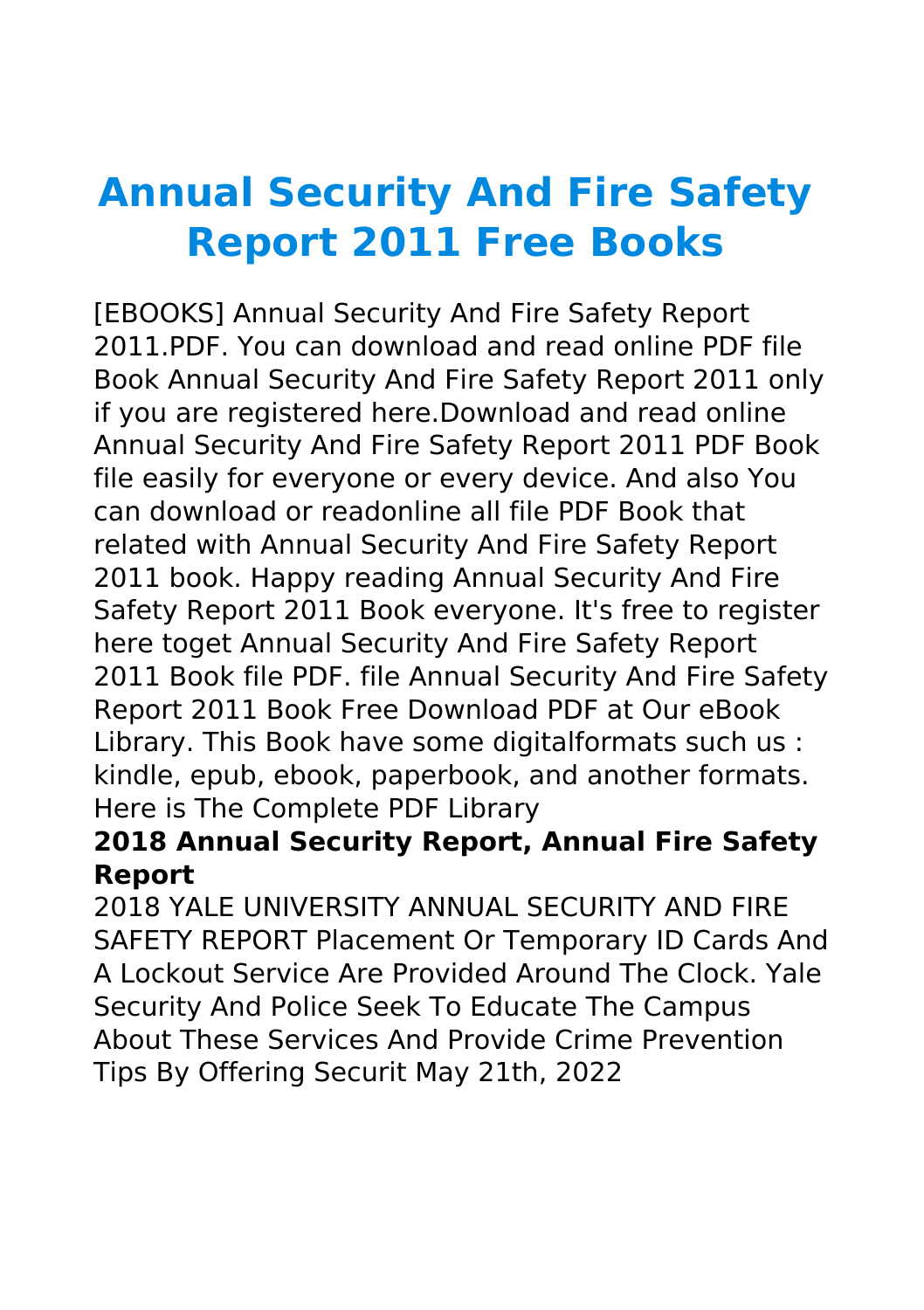# **Annual Security Report & Annual Fire Safety Report**

Dating Violence, Domestic Violence, Sexual Assault (Rape), And/or Stalking: Response Procedures To Follow ... Key And Lock Policy Keys To Offices And Classrooms May Be Secured As Outlined Below. Final Checks For Employees Leaving The College Will Be Held Until Confirmation I Jan 5th, 2022

#### **2011 Annual Report 2011 Annual Report - Chelan PUD**

Showerheads. Lowe's Is Located At 1200 Walla Walla Ave. Chelan's Venerable Earth Day Fair Runs From 9 A.m. To 5 P.m. In Riverwalk Park. The Fair Features An Alternative-fueled Vehicle Exhibit Including The Chelan School District's Plug-in/ Hybrid/bio-diesel School Bus (the Only O Apr 18th, 2022

#### **Annual Security And Annual Fire Safety ... - Emory University**

Annual Security And Annual Fire Safety Report 2020 2 . SECTION I: PREPARATION OF THE ANNUAL SECURITY AND ANNUAL FIRE SAFETY REPORT . Emory University's Annual Security Jun 20th, 2022

### **NMSU Fire Department 2019 Annual Fire Safety Report …**

2019 Annual Fire Safety Report Clery Act Requirement NFPA 72 And It Reports Directly To NMSU PD Dispatch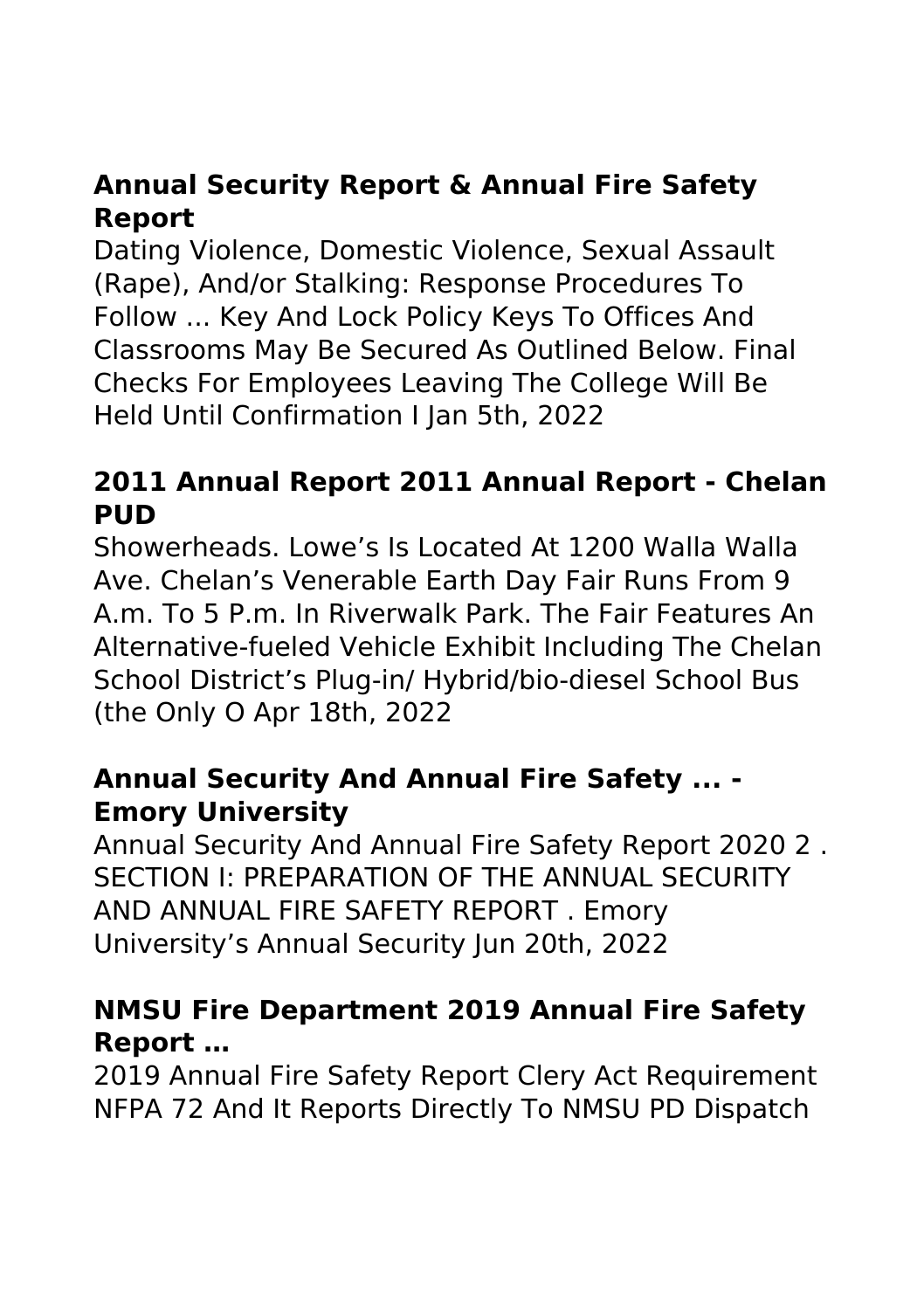Center. The Fire Sprinkler System Is Inspected Quarterly And Maintained To NFPA 25. Fire D Mar 20th, 2022

## **2019 Annual Campus Security And Fire Safety Report**

The University Of Montana Police Department (UMPD) Is Responsible For Preparing And Publishing The University's Annual Campus Security And Fire Safety Report. This Report Is Published By Oct. 1 In Compliance With The Clery Act. Each Year, UMPD Publishes The Annual Campus Security And Fire Safety Report, Jan 6th, 2022

### **Annual Security And Fire Safety Report Statistics From The ...**

Local Emergency Telephone Numbers 13 Violence Against Women Reauthorization Act Policies (VAWA) 14 – 19 ... University Police By Dialing 4700 From A Campus Telephone. 911 Can Also Be Reached From On Campus Telephones. University ... Counselors And Pastoral Staff Who Are Informed By Persons They Are Counseling Of The Commission Of A Crime, Are ... May 10th, 2022

## **Annual Security And Fire Safety Report**

The Gatekeepers Were Trusted Officials, For They Were Responsible For The Rooms And Treasures At The House Of God, Since It Was Their Duty To Guard It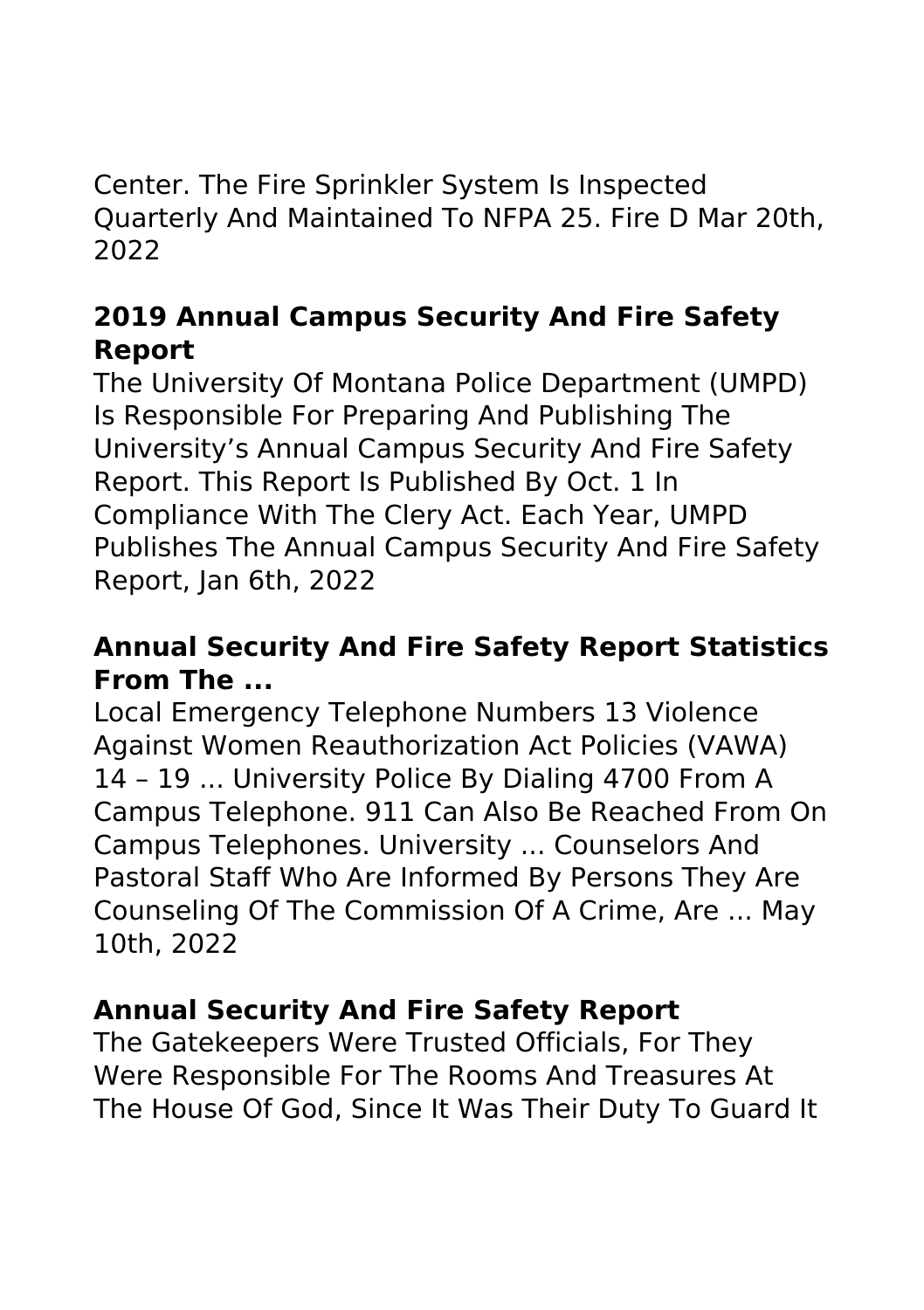And To Open The Gates Every Morning… 1 Chronicles 9:26-27. 3 ... Spiritual Development Is Int Apr 13th, 2022

## **Annual Security And Fire Safety Report 2020**

Police Officers) And Must Show ID And Sign The Register Log Upon Entering And Exiting The Campus. From 6 Pm To 6 Am On Weekdays, Or, On Weekends And Holidays Access To Buildings By Way Of The "Walk To Wellness" Is Controlled Through Prog Mar 16th, 2022

## **2020 FIU Annual Security And Fire Safety Report**

About How We Can Provide Better Police Service, Let Us Know Online At Police.fiu.edu. Sincerely, Alexander D. Casas, Chief Florida International University Police Department A MESSAGE FROM THE Chief Of Police Emergency Phone Numbers 24 Hours – 7 Days A Week Modesto A. Maidiq Jun 18th, 2022

#### **2021-22 Annual Security And Fire Safety Report**

When A Southern Miss Student Is Involved In An Offcampus Offense, Southern Miss Police Officers May Assist With The Investigation In Cooperation With Local, State Or Federal Law Enforcement. The Hattiesburg And Long Beach Police Departments And The Sheriff's Of Mar 8th, 2022

## **Annual Security And Fire Safety Report**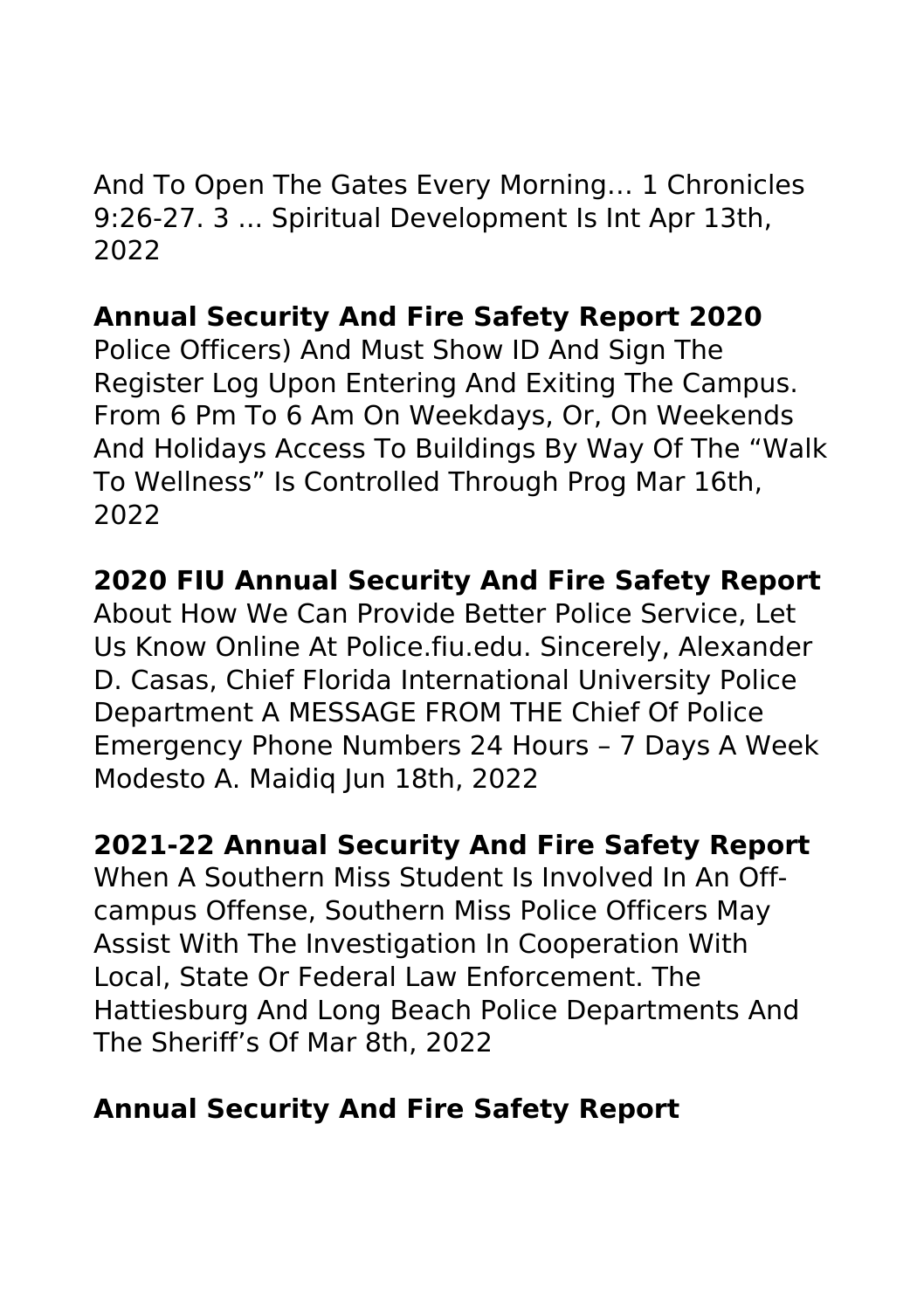# **2021-2022**

Buildings/Property Reflect Reports From: • The Department Of Public Safety Campus Police (also Referred To As "Campus Police") Or, Through Jurisdictional Agreement, City Of Charleston Police Department, Charleston County Sheriff's Office, North Charleston Police Feb 2th, 2022

## **2019 Annual Security And Fire Safety Report**

5) The City Of Charleston Police Department; And 6) The Charlotte-Mecklenburg Police Department . The Division Takes Great Pride In Protecting And Serving The Carolina Community And Is Committed To T May 20th, 2022

## **2021 ANNUAL SECURITY AND FIRE SAFETY REPORT - …**

With Respect To The HSC Campuses In The Eastern Division And Charleston Division, UPD Does Not Have A Continuous Physical Presence There. However, Should There Be An Issue Requiring Immediate Police Intervention, The Local Police Departments Jun 3th, 2022

## **2018 Annual Security And Fire Safety Report**

5) The City Of Charleston Police Department; And 6) The Charlotte-Mecklenburg Police Department . The Division Takes Great Pride In Protecting And Serving The Carolina Community And Is Committed To T May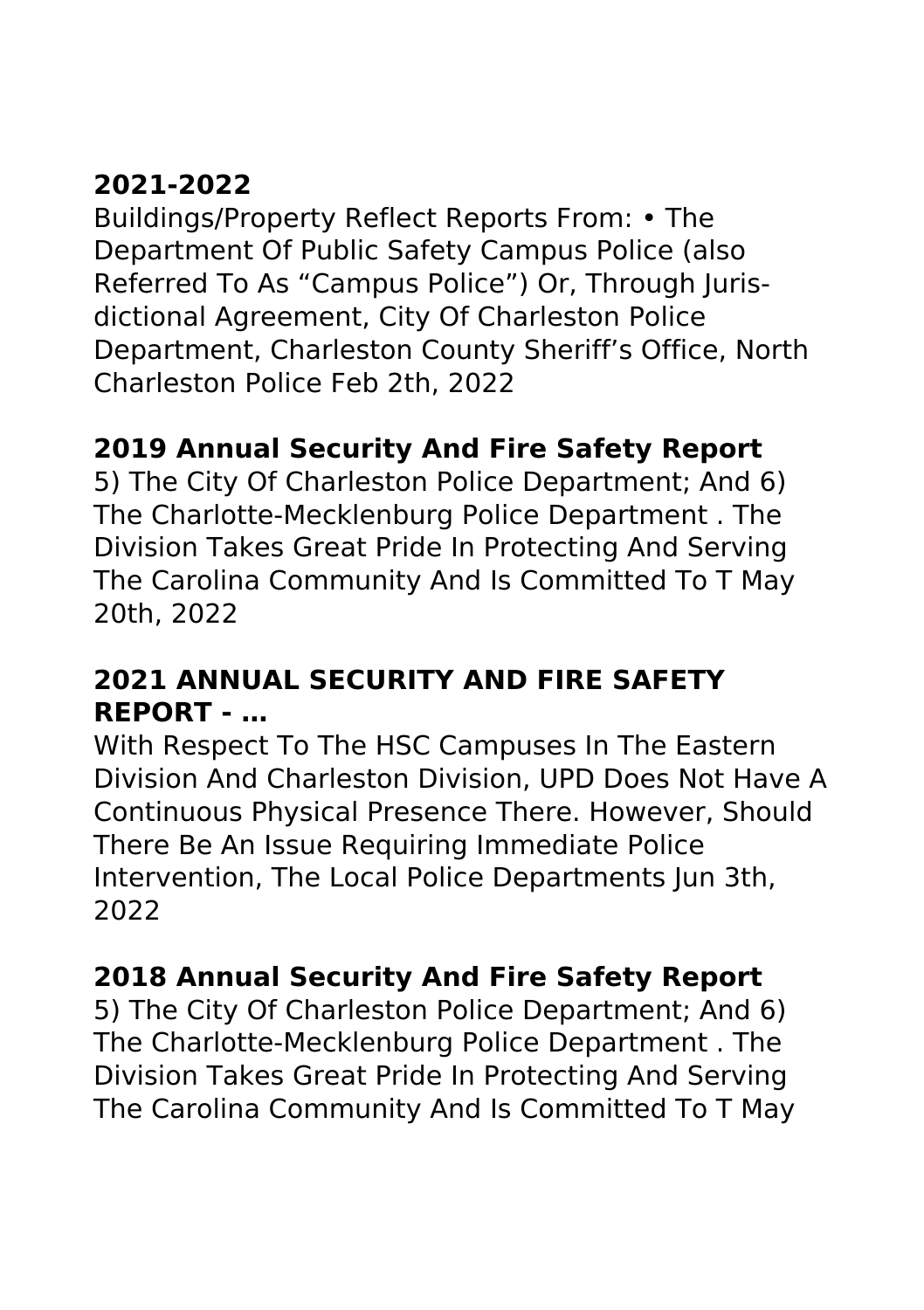#### 19th, 2022

## **ANNUAL CAMPUS SECURITY AND FIRE SAFETY REPORT**

Kansas State University Is A Community Of 5,600-plus Faculty And Staff And More Than 20,000 Students From Every State And More ... The Princeton Review And U.S. News & World Report, Not To Mention The Most Beautiful ... 112 Mar 13th, 2022

#### **Annual Security And Fire Safety Report For 2020**

Are The Victim Of A Crime, Involved In An Emergency, A Witness To An Incident, Learn Of Something Suspicious, And/or In Need Of Assistance, Contact The UL Lafayette Police Department On An On-campus Phone By Dialing: • 2-6447 Or 911 • To Contact The UL Lafayette Po Apr 14th, 2022

#### **Annual Security And Fire Safety Report 2021-2022 …**

You May Also Contact The City Of Charleston Police Department At (843) 577-7074 Or 911, The County Of Charleston Sheriff's Department At (843) 202-1700, Or The South Carolina Law Enforcement Division At 1-888-559-TIPS (8477). For Incidents At The Citadel Beach House, Contact The Isle Of Palms Police Jun 17th, 2022

## **2019 Annual Security & Fire Safety Report -**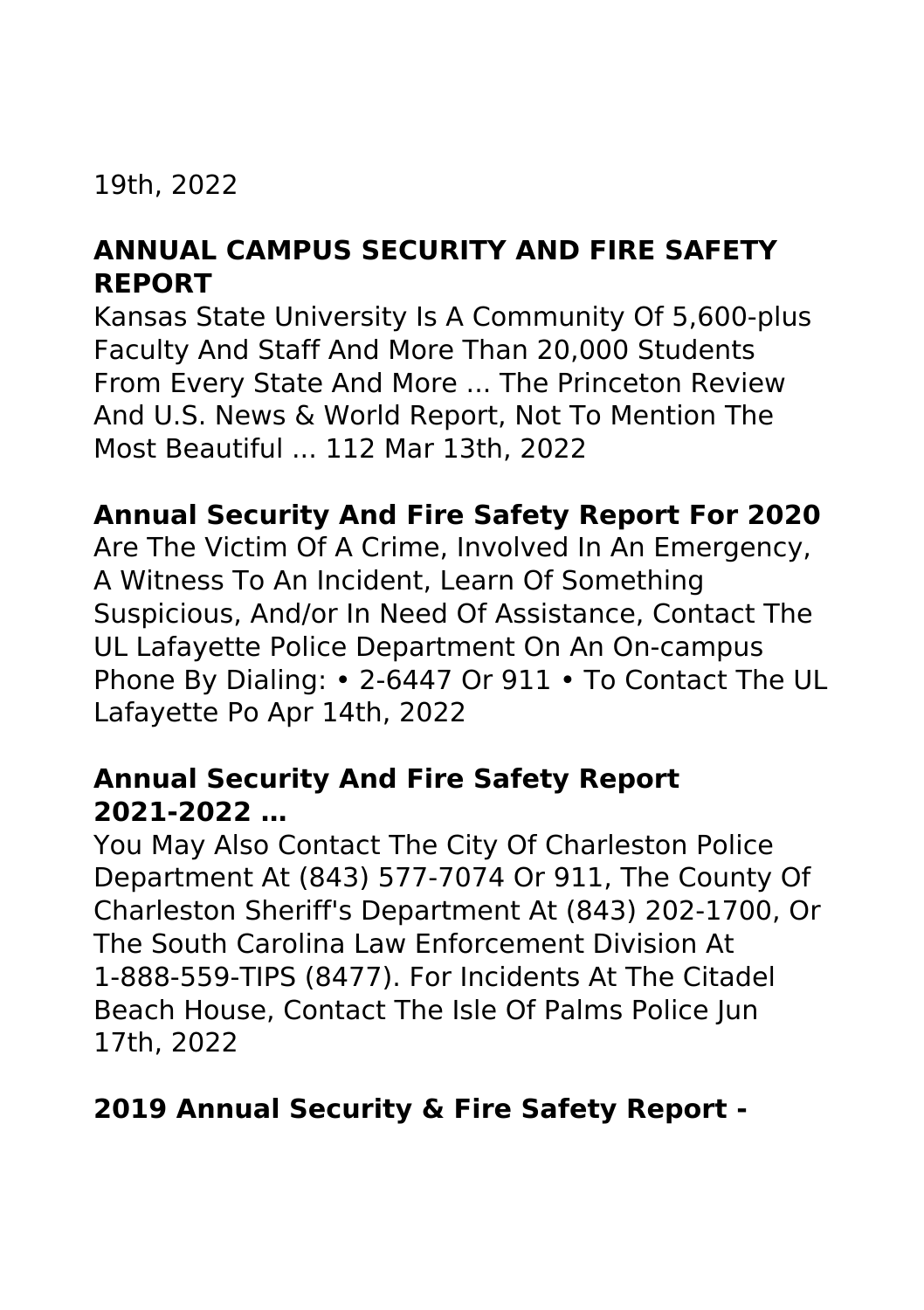# **Marist College**

Access To Student Residential Buildings Is Limited To Resident Students And Authorized Employees Only, By Use Of A Card Access System. During Normal Business Hours, Resident Students May Bring Guests Into The Residence Halls Without Rest Jan 10th, 2022

# **ANNUAL SECURITY & FIRE SAFETY REPORT**

ANNUAL SECURITY & FIRE SAFETY REPORT 2018. 2 TABLE OF CONTENTS ... Each Member Of The MMC Community Assumes The Personal Responsibility For Creating An Environment Free From Physical And/or Sexual Violence, Hate Speech, Harassment, Vandalism, Theft And Other Honor Code/MMC Policy Violations. Campus Safety And Security Apr 5th, 2022

#### **ANNUAL SECURITY & FIRE SAFETY REPORT - University Of …**

Jul 01, 2021 · 2021 Annual Security And Fire Safety Report 5 University Of North Dakota The Clery Act Choosing A Postsecondary Institution Is A Major Decision For Students And Their Families. Along With Academic, Financial, And Geographic Considerations, The Issue Of Campus Safety Is … May 15th, 2022

### **2019 Annual Security Report And Fire Report Education ...**

University Constituencies, The University Police Department Works Closely With The Following Campus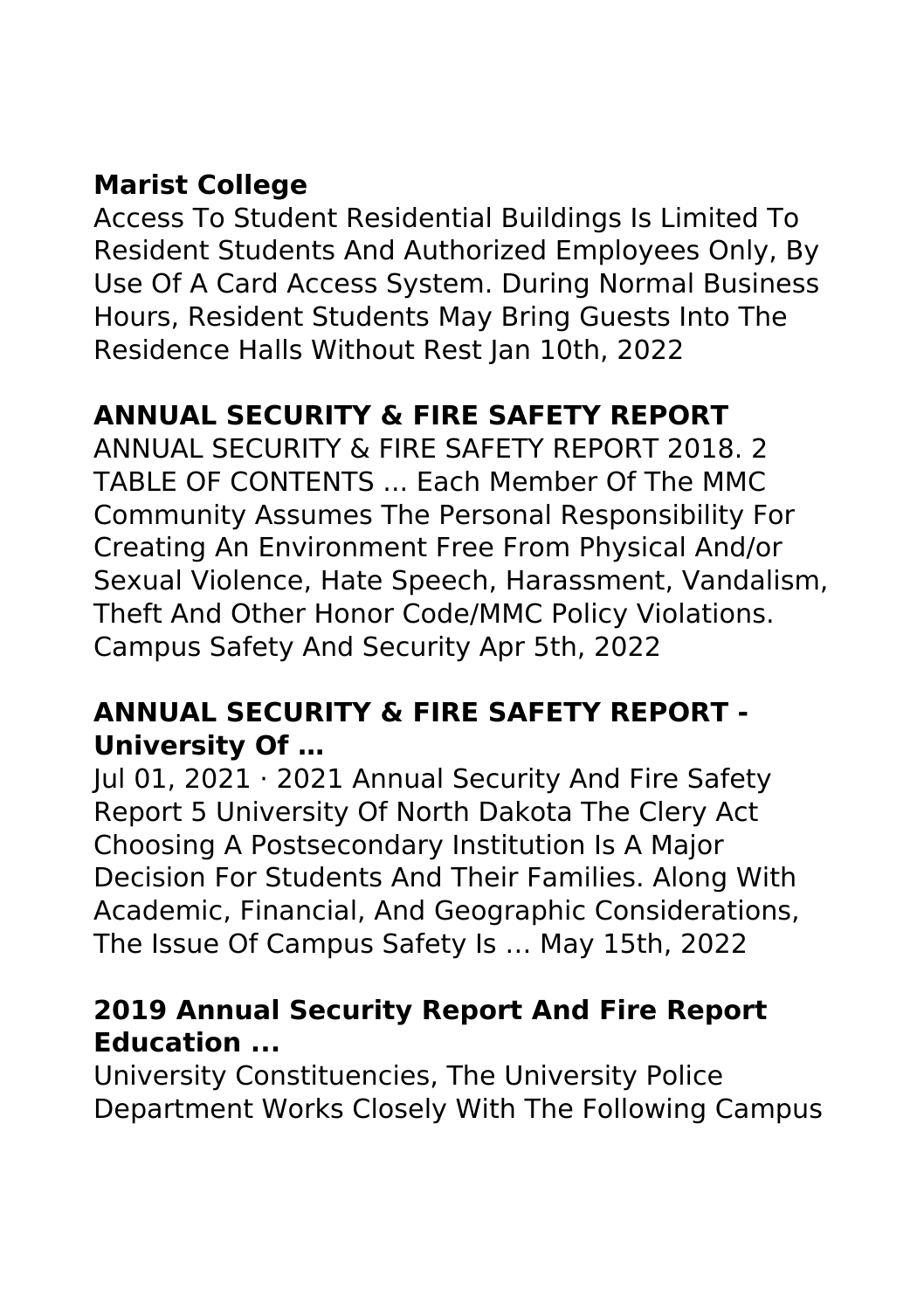Departments—not Only To Obtain Pertinent Information—but, Moreover, To Ensure Campus Entities Can Direct Inquiries About Campus Crime Safety To The Appropriate Distribution Point. Jan 17th, 2022

#### **Annual Report UK COAL PLC Annual Report And Accounts 2011**

Property Business, Will Need To Be Raised For The Period Of Time Required To Pay Down Bank Debt Whilst The Development Process Releases This Value. The Board Believes That This Plan Is The Only Practicable Way To Create A Sustainable Structure For The Group. We Recognise That Mar 9th, 2022

## **FIRE PREVENTION DIVISION Fire/Life Safety System Fire ...**

NFPA 601, Standard For (Also See Security Services In Fire Loss Prevention.) NFPA 1019.7.6.1 Where A Required Au- Tomatic Sprinkler System Is Out Of Service For More Than 4 Hours In A 24-hour Period, The Authority Having Jurisdiction Shall Be Notified, And The Building Shall Be Evacuated Or Apr 8th, 2022

## **EST3 Fire And Life Safety System - Fire Security Products**

Optional Manual Control Switches And Display Modules Can Be Arranged On The System Operator Layer To Suit The Application. These Modules Can Be Used To